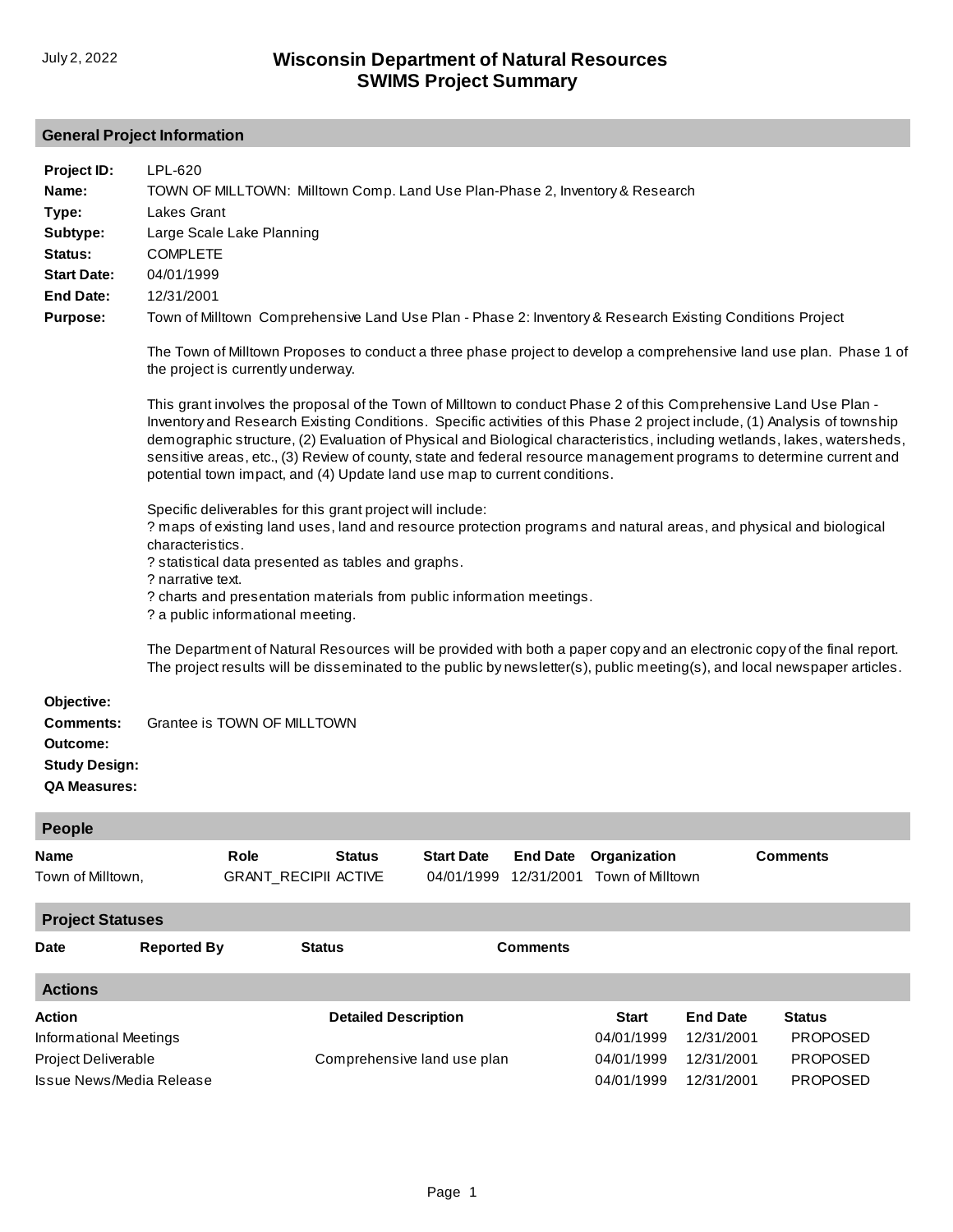## **SWIMS Project Summary** July 2, 2022 **Wisconsin Department of Natural Resources**

| Action                                                |                | <b>Detailed Description</b>                                                                                                                                                  |                                                                                                                                                                                                                                                                                                                                                                                                                                                                                                                                     | Start                    | <b>End Date</b>          | <b>Status</b>                      |  |  |
|-------------------------------------------------------|----------------|------------------------------------------------------------------------------------------------------------------------------------------------------------------------------|-------------------------------------------------------------------------------------------------------------------------------------------------------------------------------------------------------------------------------------------------------------------------------------------------------------------------------------------------------------------------------------------------------------------------------------------------------------------------------------------------------------------------------------|--------------------------|--------------------------|------------------------------------|--|--|
| <b>Grant Awarded</b>                                  |                | <b>Existing Conditions Project</b>                                                                                                                                           | Town of Milltown Comprehensive Land<br>Use Plan - Phase 2: Inventory & Research                                                                                                                                                                                                                                                                                                                                                                                                                                                     | 04/01/1999               |                          | <b>COMPLETE</b>                    |  |  |
|                                                       |                | a three phase project to develop a<br>the project is currently underway.                                                                                                     | The Town of Milltown Proposes to conduct<br>comprehensive land use plan. Phase 1 of                                                                                                                                                                                                                                                                                                                                                                                                                                                 |                          |                          |                                    |  |  |
|                                                       |                | include, (1) Analysis of township<br>use map to current conditions.                                                                                                          | This grant involves the proposal of the<br>Town of Milltown to conduct Phase 2 of this<br>Comprehensive Land Use Plan - Inventory<br>and Research Existing Conditions.<br>Specific activities of this Phase 2 project<br>demographic structure, (2) Evaluation of<br>Physical and Biological characteristics,<br>including wetlands, lakes, watersheds,<br>sensitive areas, etc., (3) Review of county,<br>state and federal resource management<br>programs to determine current and<br>potential town impact, and (4) Update land |                          |                          |                                    |  |  |
|                                                       |                | will include:<br>areas, and physical and biological<br>characteristics.<br>graphs.<br>? narrative text.<br>public information meetings.<br>? a public informational meeting. | Specific deliverables for this grant project<br>? maps of existing land uses, land and<br>resource protection programs and natural<br>? statistical data presented as tables and<br>? charts and presentation materials from                                                                                                                                                                                                                                                                                                        |                          |                          |                                    |  |  |
|                                                       |                | and local newspaper articles.                                                                                                                                                | The Department of Natural Resources will<br>be provided with both a paper copy and an<br>electronic copy of the final report. The<br>project results will be disseminated to the<br>public by newsletter(s), public meeting(s),                                                                                                                                                                                                                                                                                                     |                          |                          |                                    |  |  |
| <b>Comprehensive Planning Studies</b>                 |                |                                                                                                                                                                              |                                                                                                                                                                                                                                                                                                                                                                                                                                                                                                                                     | 04/01/1999               | 12/31/2001               | <b>PROPOSED</b>                    |  |  |
| Develop/Distribute Brochures/Literature               |                |                                                                                                                                                                              |                                                                                                                                                                                                                                                                                                                                                                                                                                                                                                                                     | 04/01/1999<br>04/01/1999 | 12/31/2001               | <b>PROPOSED</b>                    |  |  |
| Develop/Distribute Newsletter<br>Lakes Planning Grant |                |                                                                                                                                                                              |                                                                                                                                                                                                                                                                                                                                                                                                                                                                                                                                     | 04/01/1999               | 12/31/2001<br>12/31/2001 | <b>PROPOSED</b><br><b>PROPOSED</b> |  |  |
|                                                       |                |                                                                                                                                                                              |                                                                                                                                                                                                                                                                                                                                                                                                                                                                                                                                     |                          |                          |                                    |  |  |
| <b>Monitoring Stations</b>                            |                |                                                                                                                                                                              |                                                                                                                                                                                                                                                                                                                                                                                                                                                                                                                                     |                          |                          |                                    |  |  |
| <b>Station ID</b>                                     | <b>Name</b>    |                                                                                                                                                                              |                                                                                                                                                                                                                                                                                                                                                                                                                                                                                                                                     | <b>Comments</b>          |                          |                                    |  |  |
| <b>Assessment Units</b>                               |                |                                                                                                                                                                              |                                                                                                                                                                                                                                                                                                                                                                                                                                                                                                                                     |                          |                          |                                    |  |  |
| <b>WBIC</b>                                           | <b>Segment</b> | <b>Local Name</b>                                                                                                                                                            |                                                                                                                                                                                                                                                                                                                                                                                                                                                                                                                                     | <b>Official Name</b>     |                          |                                    |  |  |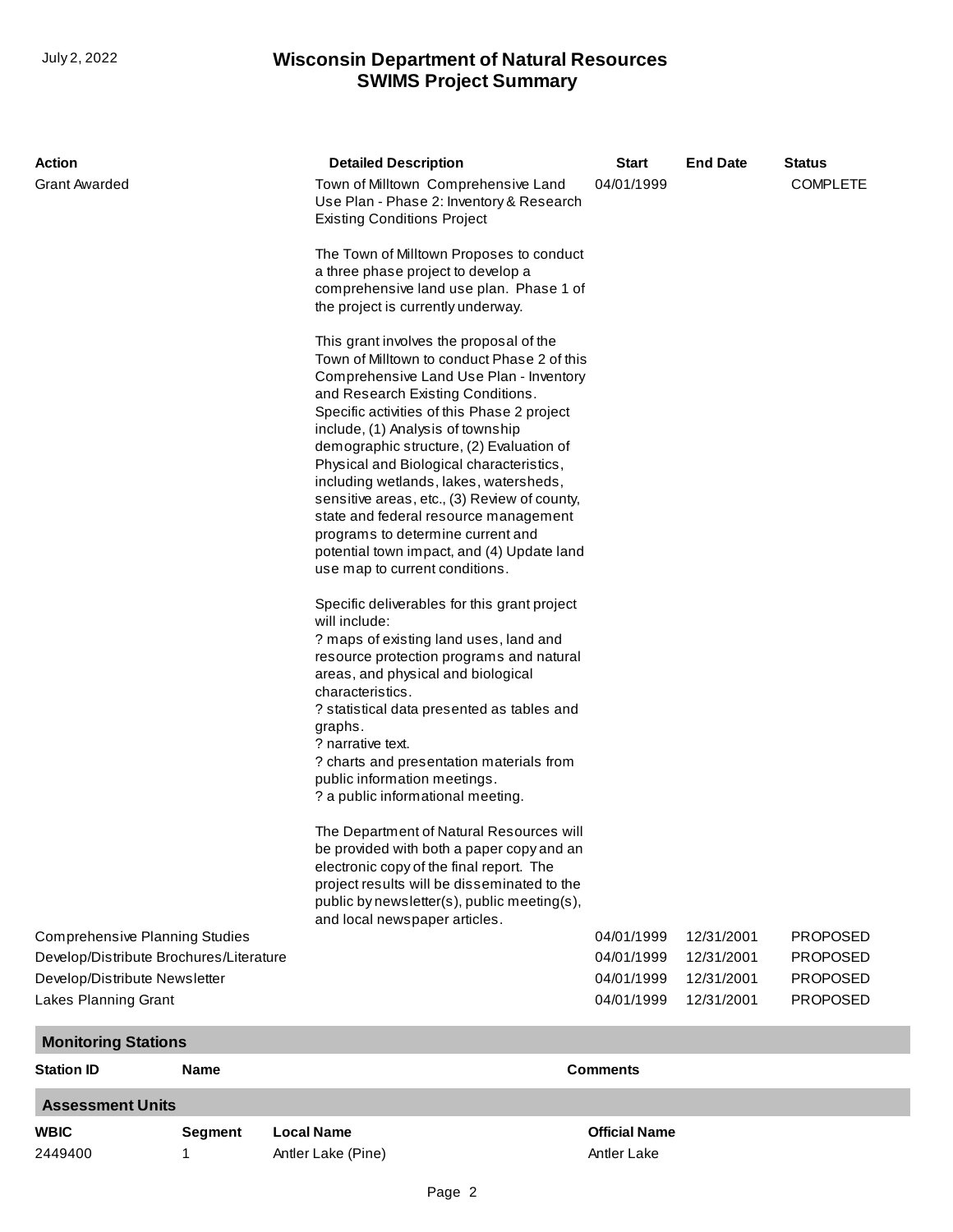## **SWIMS Project Summary** July 2, 2022 **Wisconsin Department of Natural Resources**

| <b>WBIC</b>              | <b>Segment</b>     | <b>Local Name</b>        | <b>Official Name</b>                 |
|--------------------------|--------------------|--------------------------|--------------------------------------|
| 2456200                  | 1                  | Camp Douglas Lake        | Camp Douglas Lake                    |
| 2462700                  | 1                  | East Lake T35n R17w S33  | East Lake                            |
| 2463200                  | 1                  | <b>Elkins Lake</b>       | <b>Elkins Lake</b>                   |
| 2472100                  | 1                  | Kenny Lake               | Kenny Lake                           |
| 2479200                  | 1                  | Lost Lake T35n R17w S24  | Lost Lake                            |
| 2498800                  | 1                  | Spur Lake (Little Pine)  | Little Pine Lake                     |
| 2503100                  | 1                  | Twenty-Ninth Lake        | Twenty-Ninth Lake                    |
| 2512500                  | 1                  | Un Lake                  | Unnamed                              |
| 2512600                  | 1                  | Un Lake                  | Unnamed                              |
| 2512700                  | 1                  | Un Lake                  | Unnamed                              |
| 2512800                  | 1                  | Un Lake                  | Unnamed                              |
| 2512900                  | 1                  | Un Lake                  | Unnamed                              |
| 2513000                  | 1                  | Un Lake                  | Unnamed                              |
| 2513100                  | 1                  | Un Lake                  | Unnamed                              |
| 2513200                  | 1                  | Un Lake                  | Unnamed                              |
| 2513300                  | 1                  | Un Lake                  | Unnamed                              |
| 2620600                  | 1                  | <b>Balsam Lake</b>       | <b>Balsam Lake</b>                   |
| 2620900                  | 1                  | <b>Harder Creek</b>      | <b>Harder Creek</b>                  |
| 2621100                  | 1                  | Half Moon Lake           | Half Moon Lake                       |
| 2621200                  | 1                  | <b>Rice Creek</b>        | <b>Rice Creek</b>                    |
| 2621300                  | 1                  | <b>Otter Creek</b>       | <b>Otter Creek</b>                   |
| 2621400                  | 1                  | Un Lake                  | Unnamed                              |
| 2621500                  | 1                  | Unnamed T35n R17w S16-15 | Unnamed                              |
| 2621600                  | 1                  | Rice Lake (Glenton)      | <b>Rice Lake</b>                     |
| 5519005                  | 1                  | Local Water              | Unnamed                              |
| 5519761                  | 1                  | Local Water              | Unnamed                              |
| 5519994                  | 1                  | Local Water              | Unnamed                              |
| 5520138                  | 1                  | Local Water              | Unnamed                              |
| 5520438                  | 1                  | Local Water              | Unnamed                              |
| 5520592                  | 1                  | Local Water              | Unnamed                              |
| 5520595                  | 1                  | Local Water              | Unnamed                              |
| 5520620                  | 1                  | Local Water              | Unnamed                              |
| 5520646                  | 1                  | Local Water              | Unnamed                              |
| 5520652                  |                    | Local Water              | Unnamed                              |
| 5520797                  |                    | Local Water              | Unnamed                              |
| 5520805                  | 1                  | Local Water              | Unnamed                              |
| 5583687                  | 1                  | Local Water              | Unnamed                              |
| 5583690                  | 1                  | Local Water              | Unnamed                              |
| <b>Lab Account Codes</b> |                    |                          |                                      |
| <b>Account Code</b>      | <b>Description</b> |                          | <b>Start Date</b><br><b>End Date</b> |
| <b>Forms</b>             |                    |                          |                                      |
| <b>Form Code</b>         | <b>Form Name</b>   |                          |                                      |

**Methods**

**Method Code Description**